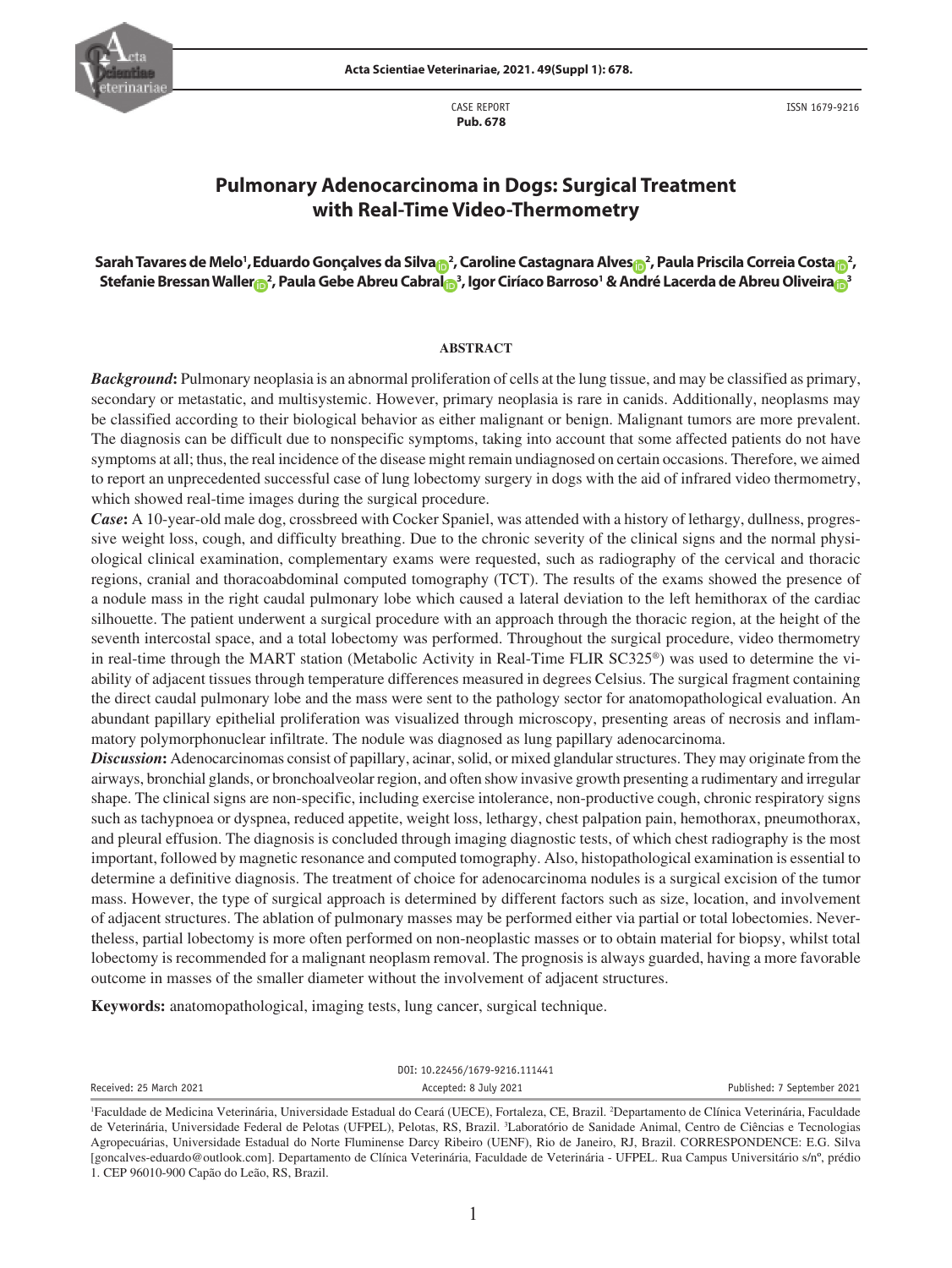### **INTRODUCTION**

Considering the increase in life expectancy of pets, there is an increase in the diagnosis of chronic diseases, including neoplasms [27]. As a result, there is a growing demand for an appropriate diagnosis and treatment for this disease, which starts with changes in the DNA [21,24]. Neoplasms are classified according to their biological behavior in two different categories benign and malignant [10], and this establishment occurs through the evaluation of the proportion of growth, degree of cell differentiation, growth pattern, and potential for metastasis. Among the lung neoplasms, we can mention the primary neoplasms, secondary neoplasms or metastases, and multisystemic neoplasms [3,12,17].

Primary lung neoplasms are rare in dogs [3,16], of which the male dogs with an average age of 11-year- -old are the most affected [4]. However, this frequency has been increasing in recent years [3,11,18,20]. Lung neoplasms are generally difficult to diagnose, which is the main reason for being considered with low incidence. Additionally, the most effective treatment is early surgical excision, and complementary chemotherapy treatment can be performed [9,17,27].

We aimed to report an unprecedented case of pulmonary lobectomy in a dog with the aid of real-time video-thermometry.

## **CASE**

A 10-year-old male dog, crossbreed with Cocker Spaniel, weighing 9.7 kg, was referred to Animal Experimentation Unit (UEA, Universidade Estadual do Norte Fluminense, Campos dos Goytacazes, RJ, Brazil) for clinical evaluation due to intense tiredness, coughing and difficulty breathing. The patient was brought in by the client after presenting symptoms of difficult breathing, lethargy, dullness, cough, and progressive weight loss. The patient had the vaccination and deworming protocols updated, and no contact with other animals.

A physical examination was performed, and the animal presented an alert state, normal capillary refill time was observed, normal hydration was evidenced through the skin fold test, and the rectal temperature was 38.7ºC. Considering the presented symptoms, a series of complementary tests were performed to assist the diagnosis and therapeutic protocol. The exams consisted of a radiographic examination of the thoracic and cervical regions, and a cranial and thoracoabdominal computed tomography.

The presence of a compromised radiopaque mass throughout the right caudal lobe was identified through radiographic examination of the thoracic region causing a left lateral deviation of the cardiac silhouette. Different areas of the lung presented a compacted bronchial wall and the interstice more evident in the right pulmonary lobes. Also, there was a decrease in expansion and a slight increase in the radiopacity of the pleural space in the retrosternal region. Through radiographic images, it was not possible to visualize enlargement of the cardiac chambers or the diameter of the cardiac and pulmonary vessels. On the radiography of the cervical region, an increase in the right mandibular lymph node was noted; the other structures were preserved anatomically.

Computed tomography (CT) of the thoracoabdominal region showed the presence of a heterogeneous mass and oval shape, located in the right caudal pulmonary lobe, with dimensions of 63.3 mm on the lateral view, 126.6 mm on the craniocaudal axis, and 43.5 mm on the dorsoventral axis. Furthermore, this mass is closely related to the cardiac silhouette, thus promoting compression of the right atrium and moderate displacement of the heart to the hemithorax left. The CT scan of the cranial region showed cerebral parenchyma of morphology and physiological attenuation. Subsequently, the animal was referred to the surgical department to perform the thoracotomy and pulmonary lobectomy procedure.

After pre-anesthetic evaluation, the patient was fit for the procedure and was sedated with chlorpromazine [Longactil<sup>®1</sup> - 1.1 mg/kg] and morphine [Dimorf<sup>®1</sup>] - 0.5-2.0 mg/kg] intramuscularly. After sedation, the animal's hair was clipped in the thoracic region. Anesthetic induction was performed through the association of 2.5% diluted thiopental [Thiopentax®1 - 7.5 mg/kg] and propofol  $[Propovan<sup>®1</sup> - 2.5 mg/kg]$  intravenously. This protocol aimed to avoid excessive hypotension caused by Propofol and to seek a circulatory balance. Anesthetic maintenance was performed through the use of isoflurane via inhalation.

The patient was positioned on the surgical table on the left lateral decubitus position, and asepsis was performed with 0.1% povidone-iodine and 70% isopropanol in the incision area. A conventional thoracotomy was performed 2 cm below the angle of the scapula, the skin, and the subcutaneous tissue, sectioning the latissimus dorsal and cranial serratus muscles. The in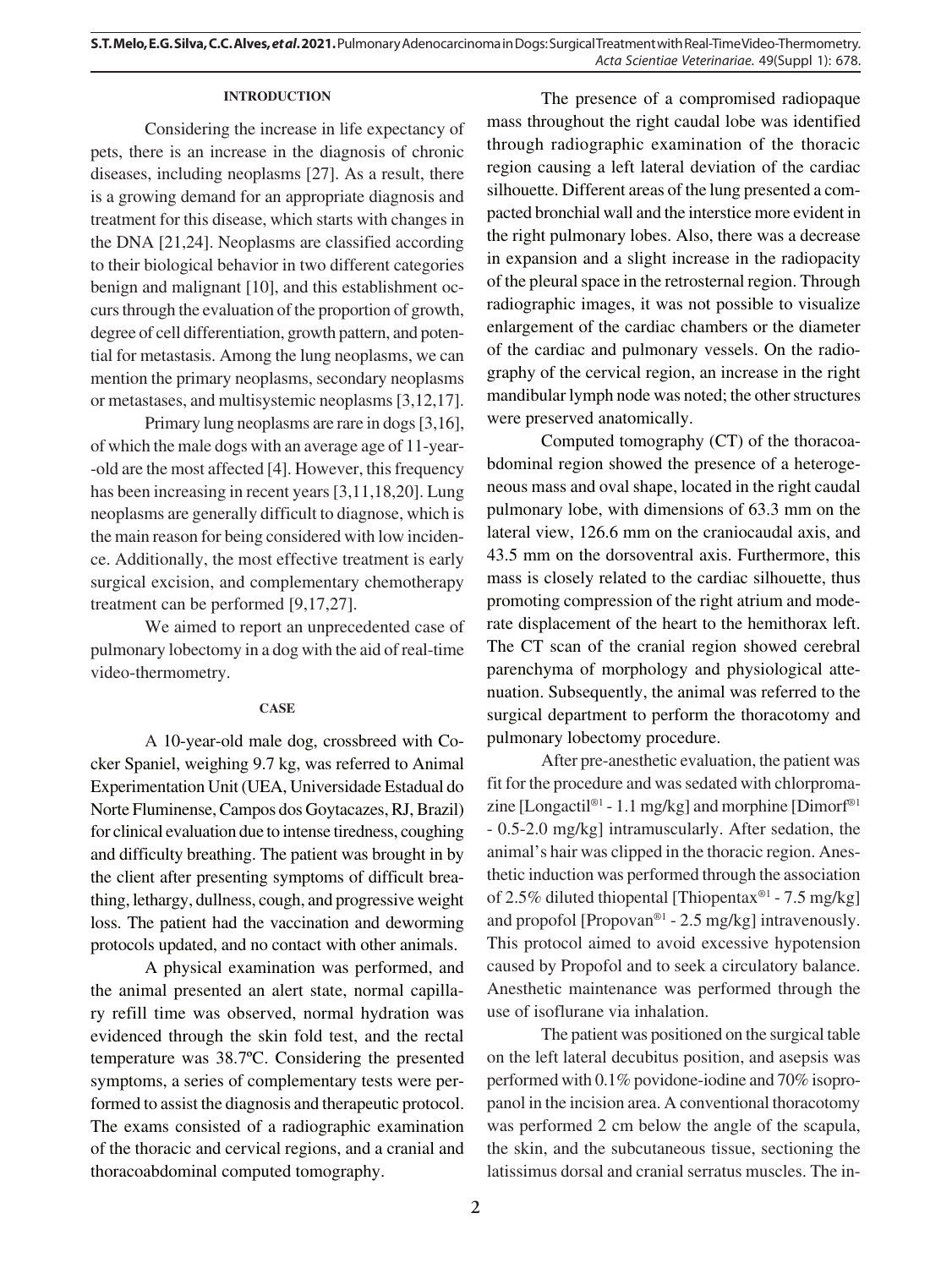cision region occurred on the seventh intercostal space; the intercostal muscle was sectioned with the aid of a sterilized stainless steel scalpel on the upper edge of the eighth rib. The paravertebral sacro spinal muscle was removed, and a Finochietto-type rib retractor was positioned to favor thoracic exploration.

The ligament between the middle and caudal lobe was separated, and a double ligature was performed in the caudal pulmonary vein for its isolation and suture with silk thread 0. The right caudal lobe where the mass was located, was separated cranially, and the caudal pulmonary ligament was sectioned. The right upper pulmonary artery was ligated twice and sutured with 3-0 silk. The bronchi of the basal and upper segments were sectioned and closed using simple single stitches with the same thread. The right caudal lobe containing the mass was excised (Figure 1), and during the surgical procedure, a drain was placed in the pleural cavity to facilitate the outflow of air out of the pleural space and the expansion of the lung. The ribs were re-joined and the muscular layer was closed using nylon 0 thread in the simple continuous pattern. The pulmonary fragment containing the mass was sent for histopathology, packed in 10% formalin.

During the surgical procedure, a camera from the operator of the Metabolic Activity in Real-Time (MART) station was attached at a distance of approximately 1.5 m from the surgical procedure, processing images on the monitor in real-time (Figure 2). The MART station allowed the visualization of invisible parts of the electromagnetic spectrum through infrared video thermometry images in three or four dimensions, indicating whether there was a pathological change during the surgery, therefore guiding the surgeon's actions.

Video thermometry images displayed temperature differences of less than 0.1 degrees Celsius between different points of the surgical field through the prototype device, and in this way, all the metabolic activity of the animal was monitored during the surgery. The surgical procedure lasted approximately 30 min and there were no relevant metabolic changes that could compromise the animal's risk during surgery.

Postoperative medications included cephalexin antibiotic [Rilexine®<sup>2</sup> - 300 mg, every 12 h, for 30 days], analgesic tramadol hydrochloride [Cronidor®3 - 40 mg, every 12 h, for 5 days] and anti-inflammatory meloxicam [Meloxytrat®4 - 1 mg/kg, every 24 h, for 3 days]. The animal returned for post-surgical evaluation and removal of the stitches after 13 days. The patient presented stable.

For histopathological examination, three fragments of the mass were sent to the pathology department. Macroscopically, the fragments were characterized as having a whitish color and irregular surface. Microscopically, and abundant epithelial papillary proliferation was found, with signs of anisocytosis, basal vacuolization, areas of necrosis, and moderate polymorphonuclear inflammatory infiltrate. Therefore, through histopathological evaluation, the diagnosis of pulmonary papillary adenocarcinoma was defined.

### **DISCUSSION**

Primary lung neoplasms are generally malignant [1,22], and most commonly affect elderly animals [1,4,11,17]. There is no apparent predilection for breed or sex [23], although the male seems to be more affected [4], similar to our reported case. The origin of this neoplasm can be through any cell from the pulmonary tissue, as epithelial and mesenchymal cells [15,26], being the first type most common [3].

Lungs are a pair of organs with a large vascular supply, in which the neoplastic emboli often migrate through the bloodstream, contributing to the increased incidence of secondary neoplasms in the lungs [3,25]. Multisystemic neoplasms are rare in the lungs and may be classified as lymphomas, malignant histiocytosis, or lymphomatoid granulomatosis [3,17].

The classification of lung neoplasms established by the World Health Organization identifies the different types of neoplasms with adaptations [4] as benign (ex. papilloma, papillary adenoma, and bronchioloalveolar adenoma) or malignant (ex. bronchial gland carcinoma, squamous cell carcinoma, adenocarcinoma) epithelial neoplasm; mesenchymal (ex. osteosarcoma and chondrosarcoma); and other tumors (ex. granular cell tumor, lymphomatoid granulomatosis, and malignant histiocytosis).

Moulton *et al.* [19] established a classification based on the most frequent neoplasms, primary lung carcinomas: adenocarcinoma (differentiated and undifferentiated), squamous cell carcinoma, bronchial cell carcinoma, and alveolar carcinoma (small cell anaplastic and large cell anaplastic). This classification was used by different authors later and the subdivision of adenocarcinomas into bronchogenic, bronchial, and bronchoalveolar glands was added to it [3,27].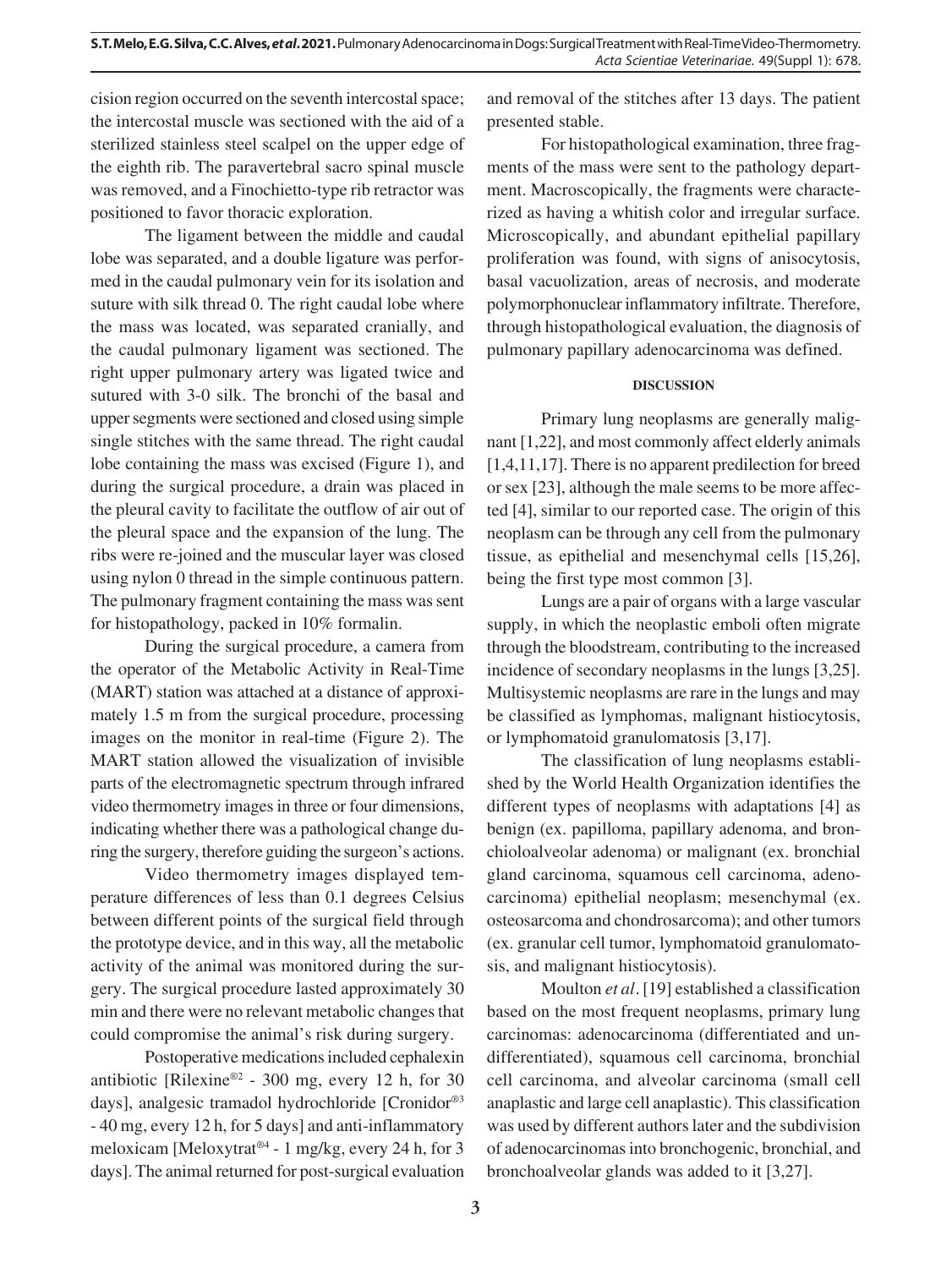**S.T. Melo, E.G. Silva, C.C. Alves,** *et al***. 2021.** Pulmonary Adenocarcinoma in Dogs: Surgical Treatment with Real-Time Video-Thermometry. *Acta Scientiae Veterinariae*. 49(Suppl 1): 678.



**Figure 1.** Surgical fragment containing a right caudal pulmonary lobe and tumor mass.

Adenocarcinoma in the lungs is characterized by the invasion and destruction of the lung parenchyma [4] and encompasses a variety of histogenesis [26]. This type of neoplasia was formerly called bronchoalveolar carcinoma when located in the pulmonary lobes [13] as in the case described, where the neoplastic mass involved almost the entire right caudal pulmonary lobe. This classification includes masses composed of papillary, acinar, solid, or mixed glandular structures, in a rudimentary and irregular shape. They may originate from the airways, bronchial glands, or bronchoalveolar region, and often present invasive and destructive growth [14]. They may present satellite nodules originating through lymphatic dissemination, and by air. Distant metastases are extremely rare [3].

Paraneoplastic syndromes occur concomitantly with neoplasms and affect different functions of the organism. They originate from the secretion of substances such as peptides or hormones produced by the tumors, or from an inappropriate immune cross-reaction between normal host cells and initially targeted tumor cells. The most common paraneoplastic syndromes in lung neoplasia are hypertrophic osteopathy, hypercalcemia, generalized neuromyopathy, and hyperadrenocorticism. The causes of hyperadrenocorticism paraneoplastic syndrome include ectopic effusion of adrenocorticotropic hormone (ACTH), stroke fever, and leucocytosis with neutrophilia or eosinophilia [3,5,10]. The symptoms occur in most cases, however, about 25 to 30% of the instances may be asymptomatic, with the diagnosis being made accidentally on chest radiographs [3,17]. The symptoms are related to the size of the tumor, and in tumors smaller than 2 to 3 cm, the absence of clinical signs is common. A chronic dry cough is the most frequent of the symptoms, and dyspnoea, tachypnoea, wheezing, and hemoptysis are also commonly found [3,6,27].

Several complementary exams may be used as tools for the diagnosis of lung neoplasms, of which a



**Figure 2.** Screen capture of the MART station used during the surgical procedure to show temperature variations on each surface.

thoracic radiograph is the most frequently performed and has the best efficacy for early stages [3,26]. Other diagnostic methods include a chest ultrasound, computed tomography, aspiration puncture with an aid of a fine needle, biopsy (transcutaneous, bronchoscopic biopsy through thoracotomy or thoracoscopy), tracheal bronchial lavage, bronchoalveolar lavage, and bronchoscopy [3,8,26]. In the reported case, the results of radiographic and computed tomography exams were used to provide greater precision as to the location, size, and involvement of adjacent structures by the neoplastic mass.

Obtaining the definitive diagnosis is carried out through cytology or anatomopathological analysis of material from biopsy or necropsy [2,8]. It is important to collect material to perform this examination to define the tumor type, and thus determine whether a surgical excision is curative or whether there is a need for complementary therapies such as chemotherapy.

To perform the surgery, some criteria must be observed: the tumor must consist of solid masses, metastasis cannot be present, the mass must be intrathoracic, there should not be associated complications, and the animal must be able to undergo the procedure [3,6,9,27]. The usual surgical techniques employed are partial lobectomy, total lobectomy, and pneumonectomy; and their choice is linked to the degree of mass extension and the involvement of the lungs [3].

A partial lobectomy is used to collect material for biopsies to determine the tumor type and for the removal of non-neoplastic masses. To perform this technique, mechanical sutures can be used as a stapler [17]. The technique of total lobectomy is used for neoplastic mass removal, where there is greater involvement of the lung lobe parenchyma. When there is a need for a safer approach, it is necessary to isolate and ligature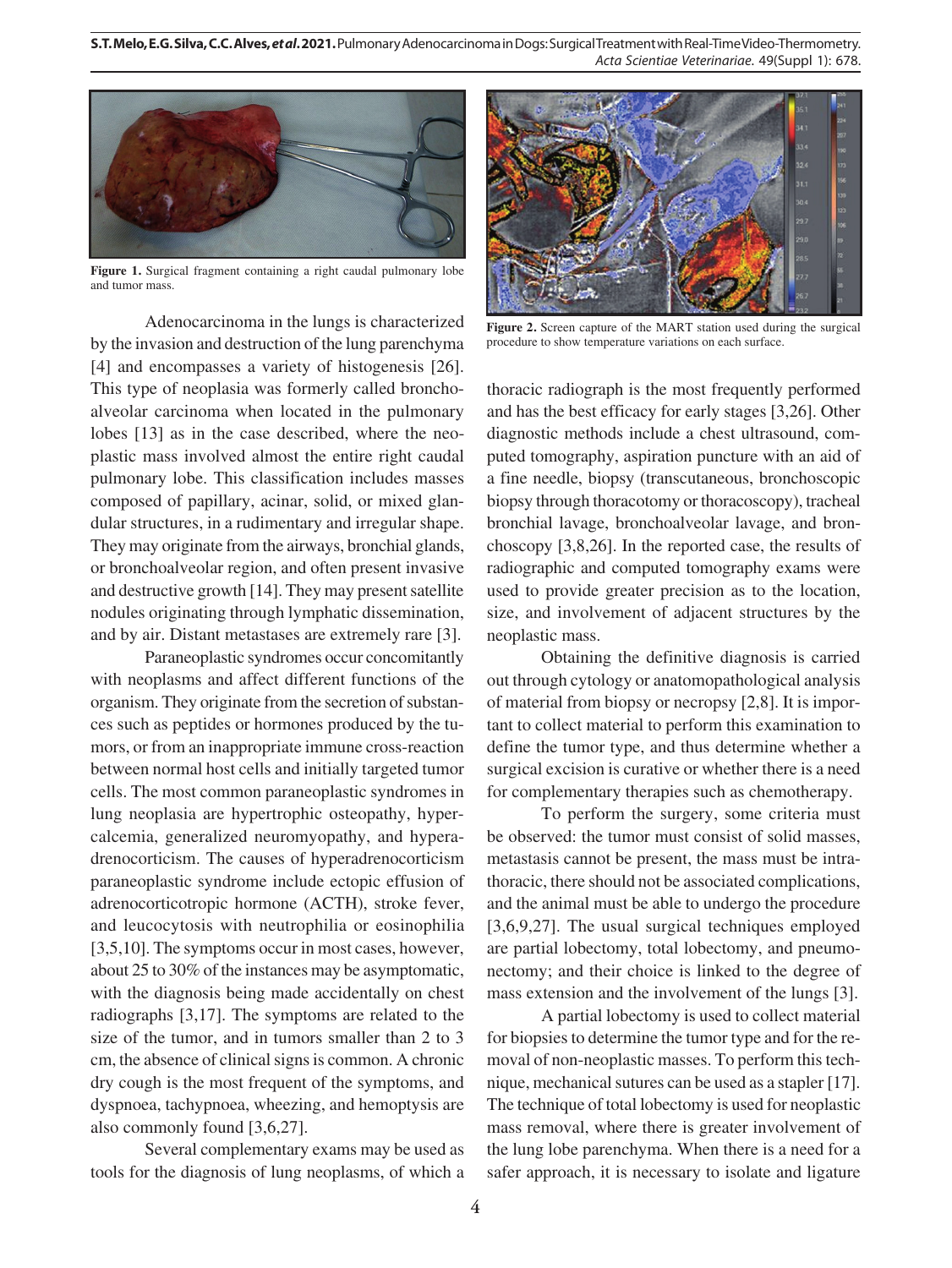the artery, the vein, and the bronchus that make up the target peduncle to perform the procedure [7].

Pneumonectomy can be performed when more than one pulmonary lobe is involved, which is the complete removal of one of the lungs and is a much more aggressive surgery compared to other techniques. In theory, up to 50% of the lung parenchyma can be removed without affecting or compromising the patient's life, thus the left lung could be removed if necessary due to a major impairment of its structures. However, the right lung could not suffer a complete extirpation as it represents more than half of all lung parenchyma. For this reason, it is impossible to perform this technique on this site [7,9].

The prognosis of pulmonary neoplasia is always guarded. The best outcome for cases of pulmonary neoplasia has been described in patients with masses less than 5cm in diameter. These masses were not involved with the regional ganglia and had no association with pleural fluid. Location in the peripheral region of the respective pulmonary lobe also contributes to more successful outcomes [17].

This study reported a surgical technique of pulmonary lobectomy in a canine patient assisted by real-time videothermometry, in which the neoplastic mass was completely removed, and the patient recovered well after the procedure. The surgical treatment with real-time videothermometry showed satisfactory results in the canine case with pulmonary adenocarcinoma, providing a new technical approach.

#### MANUFACTURERS

1 Cristália Produtos Químicos Farmacêuticos Ltda. Itapira, SP, Brazil.

2 Virbac do Brasil Indústria e Comércio Ltda. São Paulo, SP, Brazil. 3 União Química Farmacêutica Nacional S.A. Embu-Guaçu, SP, Brazil.

4 Uzinas Chimicas Brasileiras S.A. Jaboticabal, SP, Brazil.

*Acknowledgements.* To CAPES (Coordenação de Aperfeiçoamento de Pessoal de Nível Superior) and to CNPq (Conselho Nacional de Desenvolvimento Científico e Tecnológico) for the fellows scholarships.

*Declaration of interest.* The authors report no conflicts of interest. The authors alone are responsible for the content and writing of the paper.

#### **REFERENCES**

- **1 Baez J.L. & Sorenmo K.U. 2004.** Pulmonary and bronchial neoplasia. In: King L.G. (Ed). *Textbook of Respiratory Disease in Dogs and Cats*. St. Louis: Saunders Elsevier, pp.508-516.
- **2 Bertazzolo W., Zuliani D., Pogliani E., Caniatti M. & Bussadori C. 2002.** Diffuse bronchiolo-alveolar carcinoma in a dog. *Journal of Small Animal Practice*. 43(5): 265-268. DOI: 10.1111/j.1748-5827.2002.tb00071.x
- **3 Caldeira S.M.G. 2012.** Neoplasias Pulmonares Primárias em Canídeos: Revisão Bibliográfica a Propósito de Quatro Casos Clínicos. 92f. Lisboa, Portugal. Dissertação (Mestrado Integrado em Medicina Veterinária) - Universidade Técnica de Lisboa.
- **4 Caprioli R.A., Argenta F.F., Hammerschmitt M.E., Pereira P.R., Lorenzo C., Pavarini S.P., Driemeier D. & Sonne L. 2018.** Pathological and immunohistochemical findings of primary pulmonary neoplams in dogs in the metropolitan region of Porto Alegre, Rio Grande do Sul. *Pesquisa Veterinária Brasileira*. 38(6): 1151-1158. DOI: 10.1590/1678- 5150-pvb-5206
- **5 Carothers M.A. & Alvarez F.J. 2006.** Respiratory neoplasia. In: Birchard S.J. & Sherding R.G. (Eds). *Saunders Manual of Small Animal Practice.* 3rd edn. St.Louis: Saunders, Elsevier*,* pp.1708-1714
- **6 Dhumeaux M.P. & Haudiquet P.R. 2009.** Primary pulmonary osteosarcoma treated by thoracoscopy-assisted lung resection in a dog*. The Canadian Veterinary Journal*. 50(7): 755-758.
- **7 Dunning D. 2014.** Lung and Thoracic Cavity. In: Bojrab M., Ellison G. & Slocum B. (Eds). *Current Techniques in Small Animal Surgery*. 5th edn. Jackson: Teton NewMedia, pp.411-432.
- **8 Ferian P.E. Silva E.F., Guedes R.C., Tôrres R.C.S. & Carneiro R.A. 2006.** Diagnóstico citológico de neoplasia pulmonar por meio de lavado broncoalveolar em uma cadela: Relato de caso. *Arquivo Brasileiro de Medicina Veterinária e Zootecnia.* 58(5): 776-780. DOI: 10.1590/S0102-09352006000500012
- **9 Fossum T.W. 2007.** Surgery of the lower respiratory system: Lungs and thoracic wall. In: *Small Animal Surgery*. 3rd edn. St. Louis: Mosby Elsevier, pp.867-895.
- **10 Fox L.E. & King R.R. 2002.** Cancers of the respiratory system. In: Morrison W.B. (Ed). *Cancer in Dogs and Cats: Medical and Surgical Management*. 2nd edn. Cheyenne: Teton NewMedia, pp.497-412.